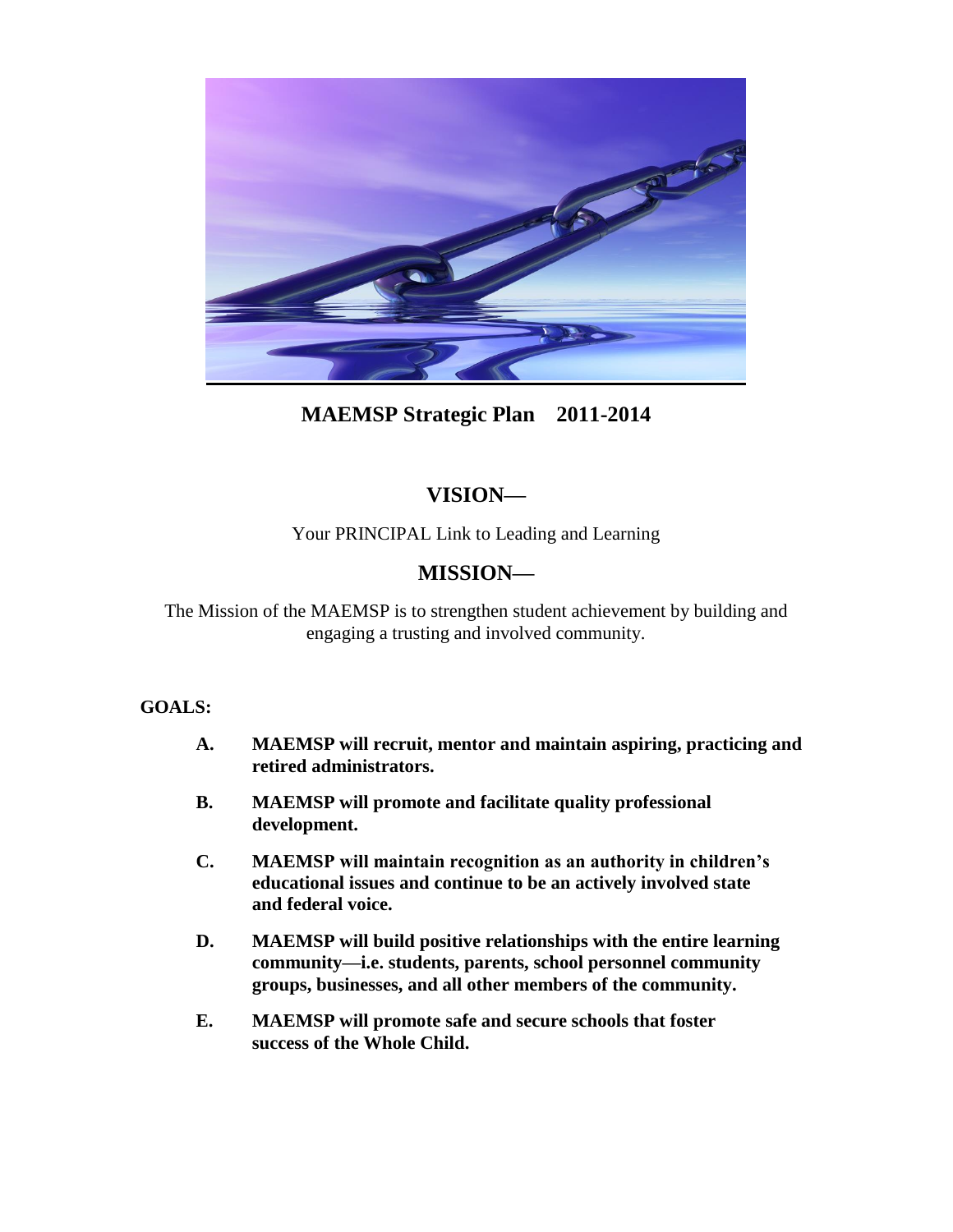#### **Goal A: MAEMSP will recruit, mentor, and maintain aspiring, practicing and retired administrators.**

#### **Action Steps:**

1. Recruit membership from current principals by:

\*Contact public and private school principals

\*Recruitment letters

--Mailed with dues statements involving clerks

--*Leader Link* inserts

\*Personal contacts

--Regional directors

--State Representatives

\*Learning Opportunities

--MCEL

--Montana Educators' Summer Institute

--SAM Summer Institute

\*Unified membership opportunities and benefits

\*Active state and national website

\*State Conferences with quality speakers

\*Encourage Superintendents and boards to pay dues and allow principals to attend regional and state conferences

\*Involving superintendents in regional meetings and state conference

Responsible Parties:Regional Directors, coordinated by State Rep

Indicators of Success: Maintaining and increasing membership with national recognition.

## 2. Recruit Aspiring Principals by:

\*Making contact with candidates via emails twice each year asking for names from our current membership

\*Working with universities on Aspiring Administrators' Workshops in MAEMSP

\*Have MAEMSP principals be guest speakers for administrative courses at colleges/universities

\*Modifying dues for aspiring principals

\*Providing sectionals at state conference

\*Having practice interviews, job descriptions, résumé assistance at Aspiring Administrators' workshops and Winter Conference.

- \*Encouraging current members to bring Aspiring Principals to meetings and conferences
- \*Encouraging attendance at Pre-Conferences by reducing registration fees

\*Recognizing Aspiring Principals with reserved seating at Conference Table

\*Providing administrative packets

\*Make scholarships or honorariums available to current principals for mentoring aspiring principals

\* Regional directors see that each of their regions sponsor an aspiring administrator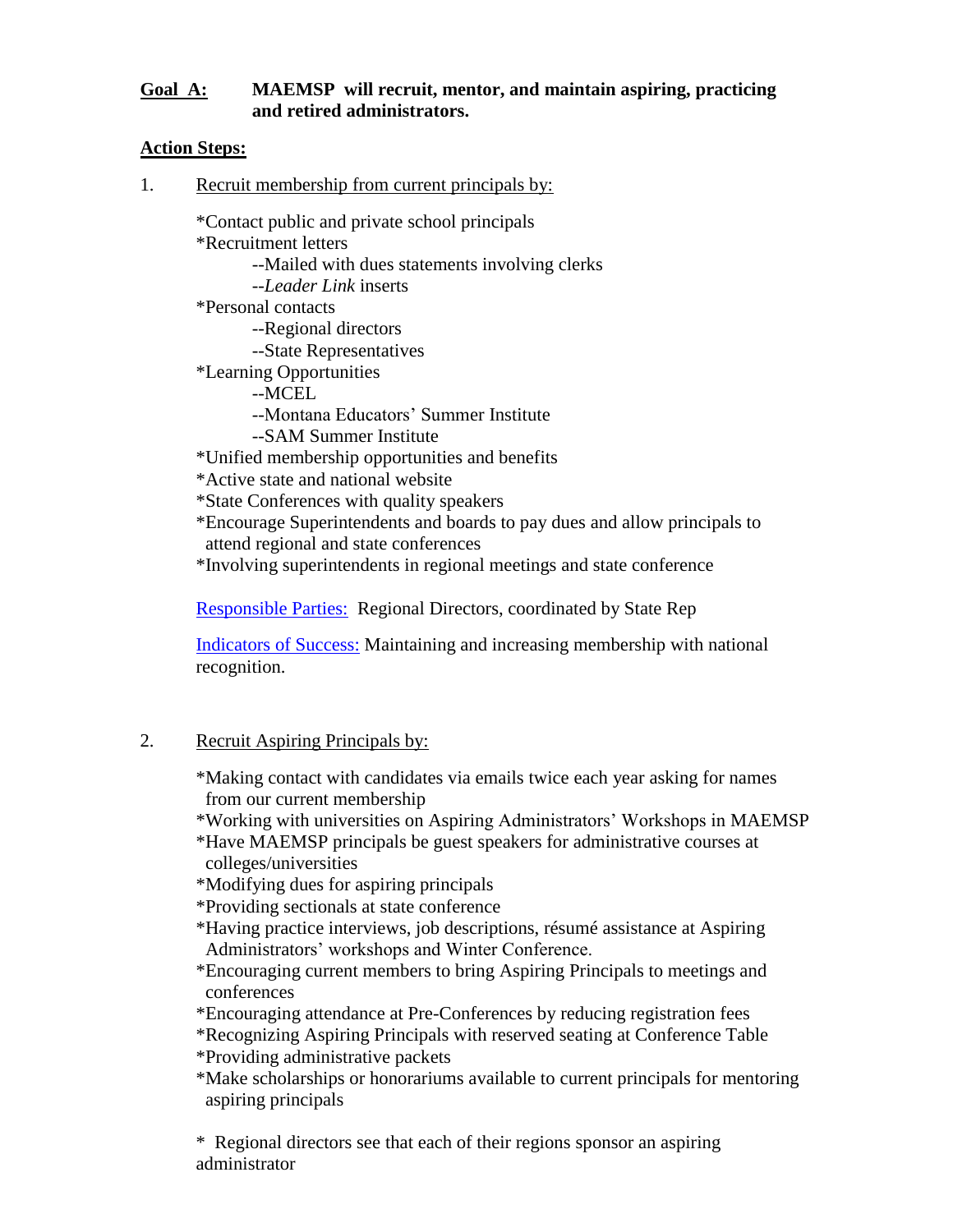Responsible Parties: Regional Directors

Indicators of Success: Each region has one or more aspiring administrator.

#### 3. Retaining member principals currently in practice by:

\*Maintaining a formal mentoring program \*Facilitate networking opportunities throughout the year through Blogs, Pod Casts, and regional contacts \*Legislate benefits for longevity of service \*Continue to recognize veteran members through association pins, awards, honors, etc. \*Publish salary/benefits schedules and survey results as applicable \*Encourage involvement in regional officer positions \*Provide membership letters \*Promote involvement through Traveling Shows

\*Make regional meetings be of value - Use a "hot topic" list and find presenters to address topics

\*Use Vision Net, Skype, Face Time, Google Hangout etc. to involve principals in meetings in order to reduce travel time, expenses, and principal time from job

Responsible Parties: Regional Directors and State Rep with SAM office assistance

Indicators of Success: Maintain and enhance membership numbers with national recognition

## 4. Promote the image of the principalship by:

\*Positive media attention showing the reality/benefits of the job

\*Quality conference speakers who address the principalship

- \*Publicly share the research that shows how strong leadership leads to student achievement
- \*Create a media packet that is in all major city papers during National Education Week/National Principals' Week honoring principals and what they do
- \*Continue to serve the association by advocating for the needs of salaries and benefits
- \*State awards nomination process needs to involve more entities, such as, teaching staff, school boards, community members, PTAs etc. This is in addition to current administrators

Responsible Parties: Officers of the association

Indicators of Success: Leader Link, feedback from conference evaluations, feedback from professional development survey, press release post cards offered at conference, Montana Learning First Alliance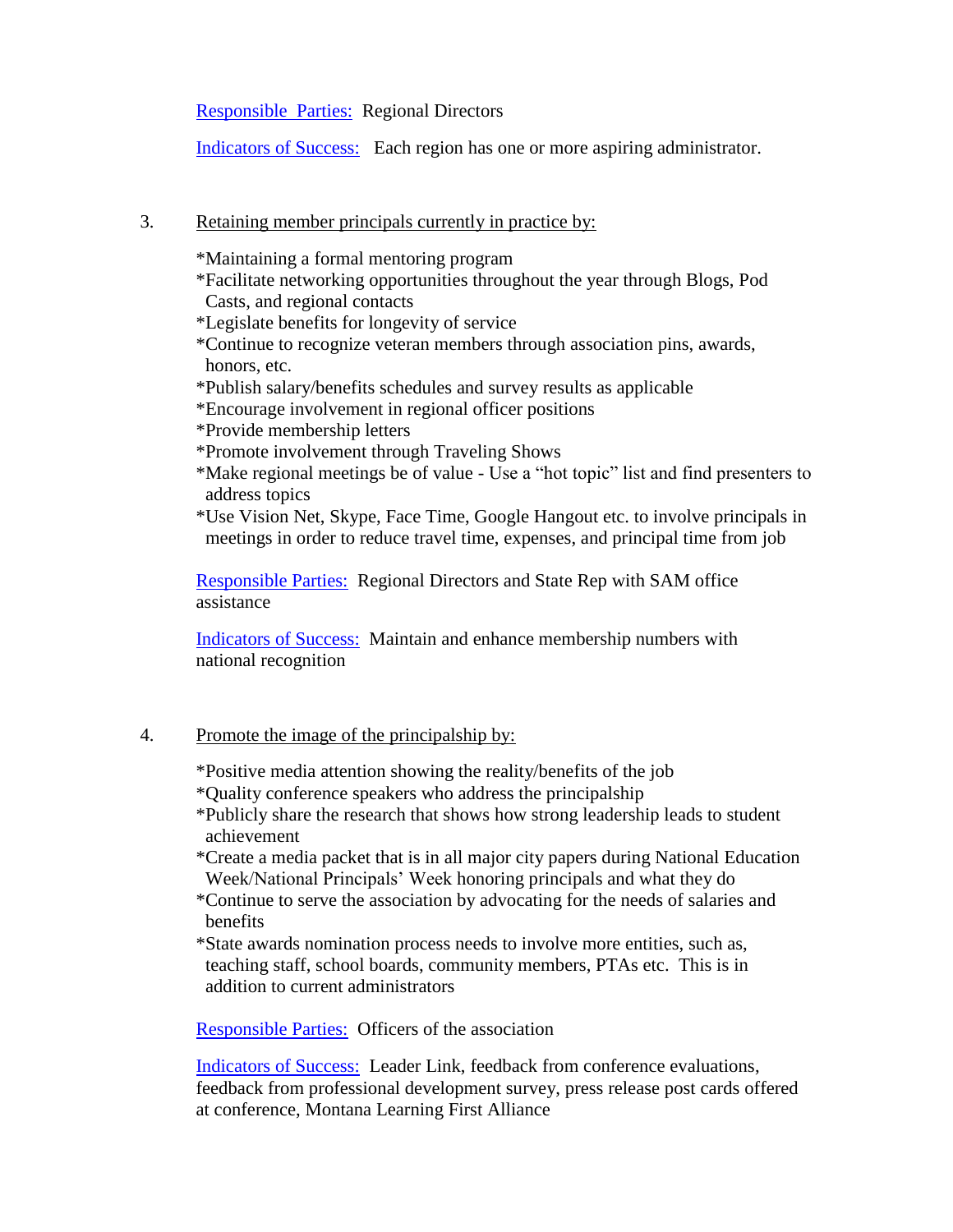5. Support School Districts in finding quality principals by:

\*Providing sample interview questions \*Assisting districts with writing job descriptions \*Post principal job openings

Responsible Parties: Conference planner (MAEMSP  $1<sup>st</sup> VP$ ) with assistance from SAM office

Indicators of Success: Strand at state conference, tracking aspiring administrators who obtain active administrative jobs

- 6. Provide opportunities for continued involvement of retired principals by:
	- \* Honoring them at Conferences with special recognition
	- \* Offering exit survey of their reflections on the job
	- \* Involving them as a resource for meeting current administrative challenges
	- \* Regionally Invite to meetings especially for a question/answer sessions to help all
	- \* Pay for membership or conference fee as an enticement to mentor a beginning principal
	- \* Encourage retired members to be bloggers on new MAEMSP blog.

Responsible Parties: State Rep, Regional Directors, SAM Board Reps

Indicators of Success: Maintaining retired administrators' membership

## **Goal B: MAEMSP will promote and facilitate quality professional development.**

## **Action Steps:**

1. Coordinate professional development with other affiliates by:

\* Scheduling an annual meeting with MASSP representatives by region \* Providing CSPD, RESA and OPI professional development opportunities through links for members

Responsible Parties: Regional Directors with support from MAEMSP and MASSP boards.

Indicators of Success: Attendance*/*Participation in trainings , Qualifying for OPI Renewal Units, Evaluation - Participant's reactions on satisfaction and Participant's learning (skill or knowledge gained)

2. Coordinate professional development within MAEMSP regions by: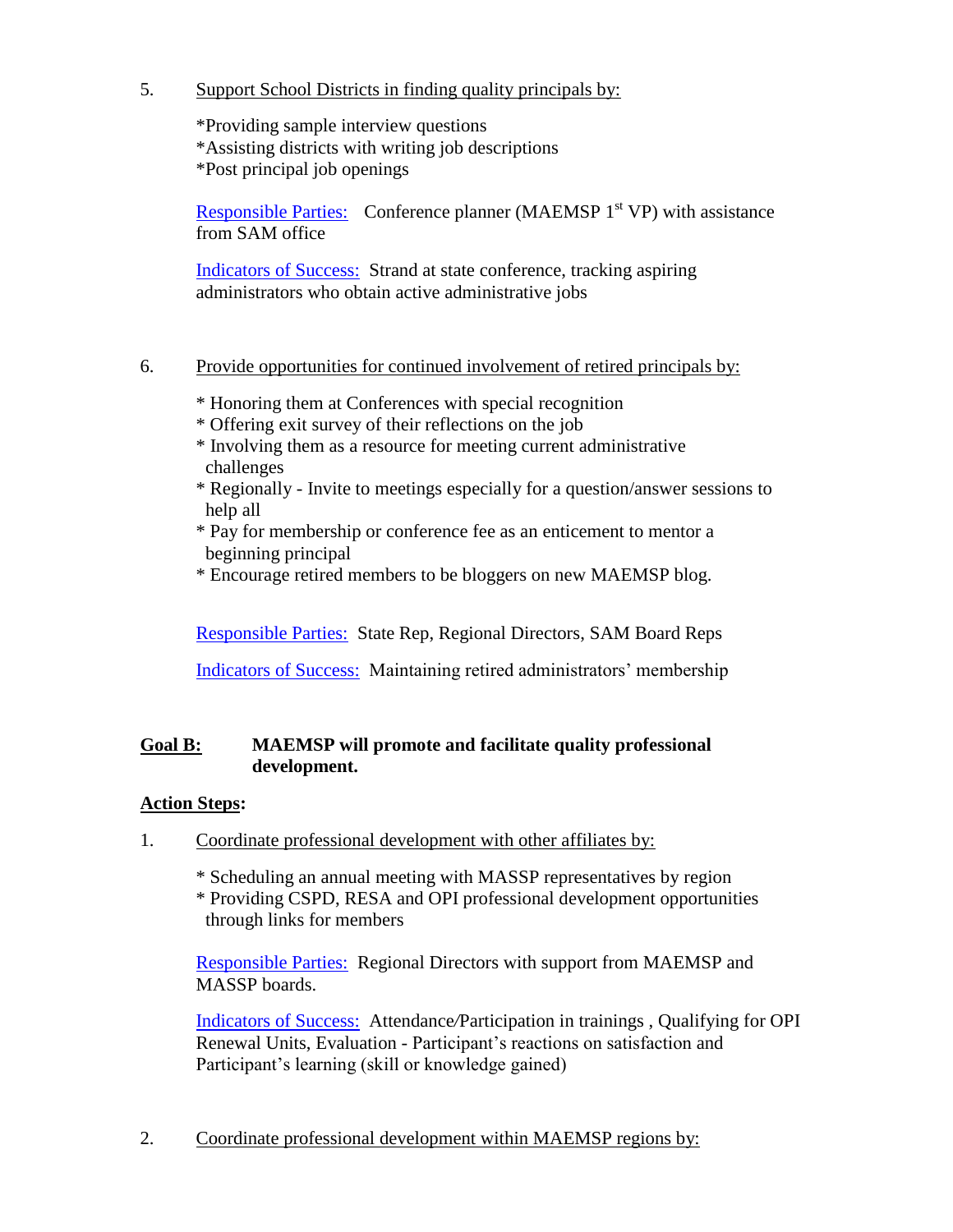\* Inviting CSPD and RESA to a regional meeting

- \* Holding a Fall organizational meeting for regional directors to coordinate and share professional development and meetings
- \* Emailing and communicating professional development opportunities through MAEMSP office to regional directors

Responsible Parties: MAEMSP Board and SAM office

Indicators of Success: Attendance, Create and publish an educational calendar of events for all MAEMSP members

3. Use existing tools to provide professional development information to principals by:

\* Sending an initial paper AND an electronic mailing reminder of the SAM website information and services to all MAEMSP members with the membership card mailing. Services to include:

--accessing the Leader Link Hot Topics

-- facilitating how to access the list-serve

--facilitating how to find professional development opportunities on the SAM website

- --facilitating how to complete surveys on-line
- --facilitating how to link to NAESP websites
- -- blogs
- \* Publishing any trainings bi-monthly in the Leader Link and on the List-serve
- \* Encouraging any principal seeking information about presenters or topics to advertise his/her needs on the List-serve
- \* Selecting a pertinent topic each month and publish ideas/resources for addressing this topic in the Leader Link. (Topics will be derived from the spring needs assessment and assigned to a Board member at the beginning of the year.)
- \* Providing a personal contact, either a phone call or in person, to each principal. This expands the role of the regional directors

Responsible Parties: Principals, Regional Directors, MAEMSP board and SAM office

Indicators of Success: Survey, professional development, blog participation, Membership

#### 4. Provide current research-based in-service for principals on successful strategies for Instructional Leadership by:

\* Utilizing SAM needs assessment to determine the most-needed topics related to instructional leadership. Share the spring needs assessment results with regional directors and publish this information in the *Leader Link*. Using these results, utilize action-planning to provide focused training on these topics at state and regional meetings

\* Offering quality professional development opportunities through state and national conferences and regional meetings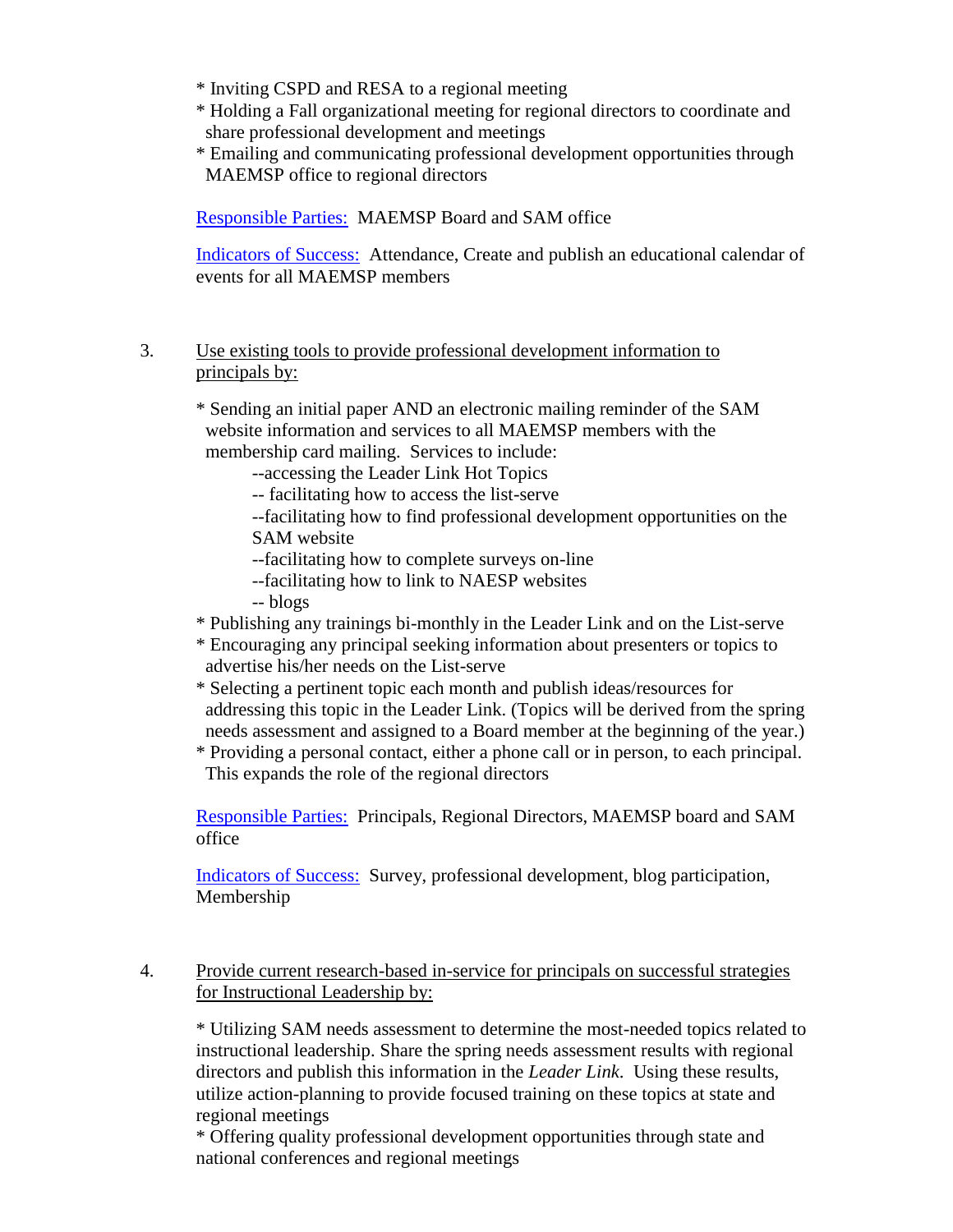\* Providing an on-line clearing-house of professional development speakers, announcing the offerings across the state in order that others may participate or schedule the same presenter

Responsible Parties: Principals, Regional Directors, MAEMSP board and SAM office

Indicators of Success: Needs assessment participation, Meeting attendance, Qualifying for OPI Renewal Units, Evaluation of satisfaction and skill/knowledge gained

## **Goal C: MAEMSP will maintain recognition as an authority in children's educational issues and continue to be an actively involved state and national voice.**

#### **Action Steps:**

- 1. Develop opportunities for members to identify issues to be addressed through the Delegate Assembly process by: (It is recommended that MAEMSP's rep to the SAM Board be the MAEMSP Delegate Assembly chairperson)
	- \* Connecting to the NAESP Resolutions processes
	- \* Communication & coordination with the National Zone VII representative to the committee
	- \* Facilitating web-based "brain-trust" meeting with Delegates (TBA)

Responsible Parties: SAM Board Rep, Regional Directors, Federal Relations Director, SAM Delegates, Past President, SAM Executive Director, State Representative

Indicators of Success: Have 10 delegates at Delegate Assembly, Ten delegates will meet at least one time to prepare for Delegate Assembly, Federal Relations Director will share pertinent information from Zone VII and NAESP.

- 2. MAEMSP will be an active advocate for children's educational issues before, during and after each state and federal legislative and congressional session through:
	- \* Regional training and advocacy
	- \* Website enhancement
	- \* Links, articles, podcasts, blogs, etc.
	- \*Conducting a cyber-café at MAEMSP Conference
	- \*Increasing awareness of Legislative Action Center on NAESP website. Put link to this on SAM website.
	- \* Post cards to note personal stories to take to D.C. and share

Responsible Parties: SAM Board, SAM Executive Director, Federal Relations Coordinator, Conference Planner, Regional Directors, Past President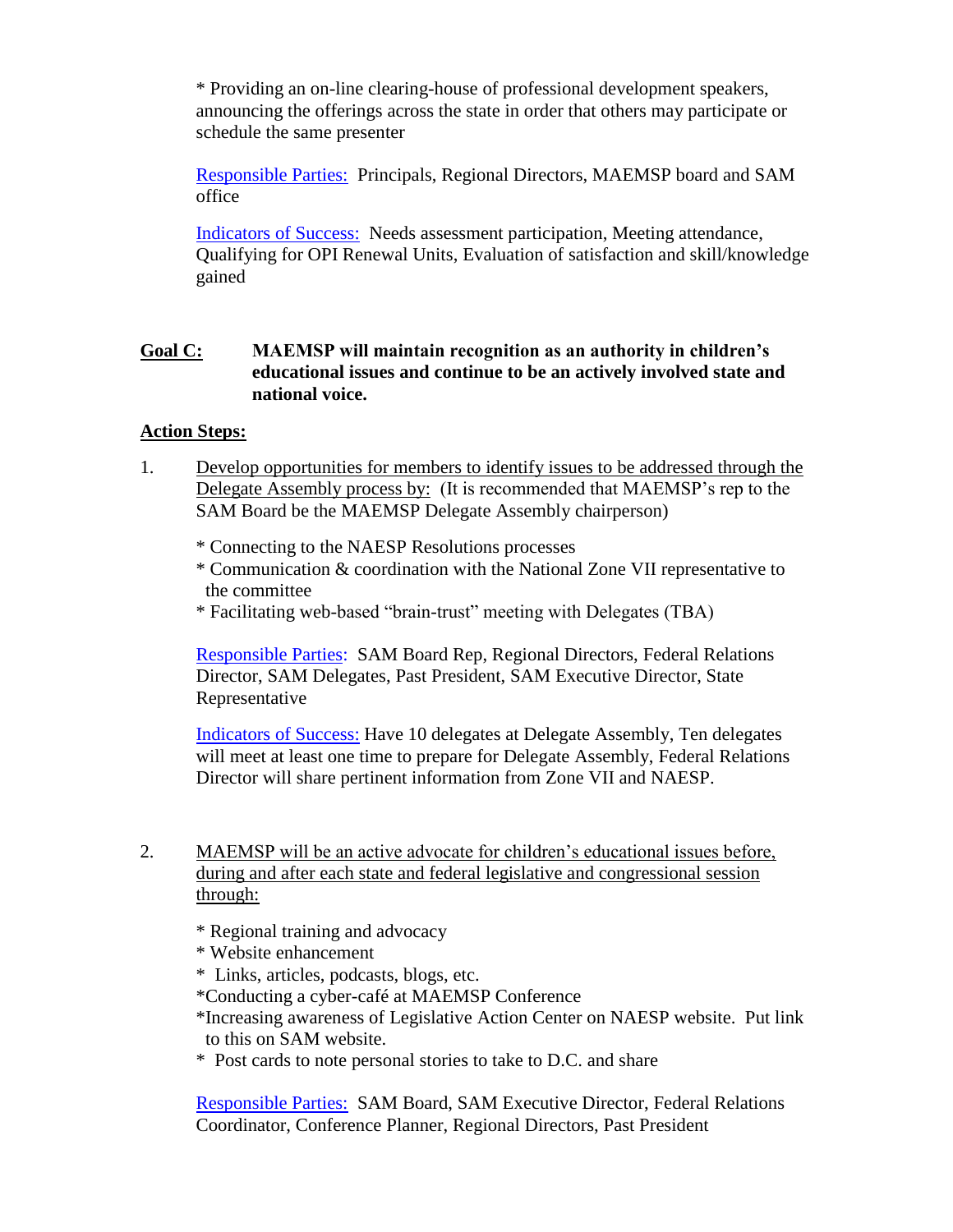Indicators of Success: Build in time at State Conference for legislative discussions, writing postcards and sending e-mails to legislators. Each Region would have a legislator visit at least one meeting.

#### 3. MAEMSP supports and encourages members to engage in meaningful involvement in promoting quality education through:

\* Involvement examples: PTA, TRS, MQEC, Montana Educators' Forum, MT Learning First Alliance, regional/state legislative forums, community educational foundations, Student Mock Elections, etc.

\* Activity examples to include: each region select a members to represent them at regional and statewide meetings such as Board of Public Education, TRS, Educators Forum, Stand Up for Education, etc. Volunteer to participate on state task forces and committees

Responsible Parties: MAEMSP Board Members, Legislative Contacts, Regional Directors, SAM Executive Director

Indicators of Success: Attendance at all meetings referenced above.

- 4. MAEMSP is proactive in recruiting, encouraging and supporting pro-education candidates in local, state and federal elections by:
	- \* Encouraging voter turnout within state and local policies and laws
	- \* Assisting with telephone calling and e-mailing as requested
	- \* Joining and supporting key organizations that are involved with local and state political activities
	- \* Being willing to financially support good candidates who are considering running for office
	- \* Allow them to post yard signs on your personal property, etc.
	- \* Having Regional Directors provide a shadow for every Montana legislator
	- \* Having Regional directors lead their region in developing and implementing a plan to promote community political awareness
	- \* Having the Executive Director provide timely "State of Education" addresses to administrator through webinars
	- \* Having the Federal Relations Director structure incentives to ensure administrators have a political voice

Responsible Parties: Regional Directors, SAM Executive Director, Regional Legislative Contacts, Federal Relations Director

Indicators of Success: Each Region will have a Regional Legislative Contact who will match legislators with members. Have webinars about legislative issues on SAM website.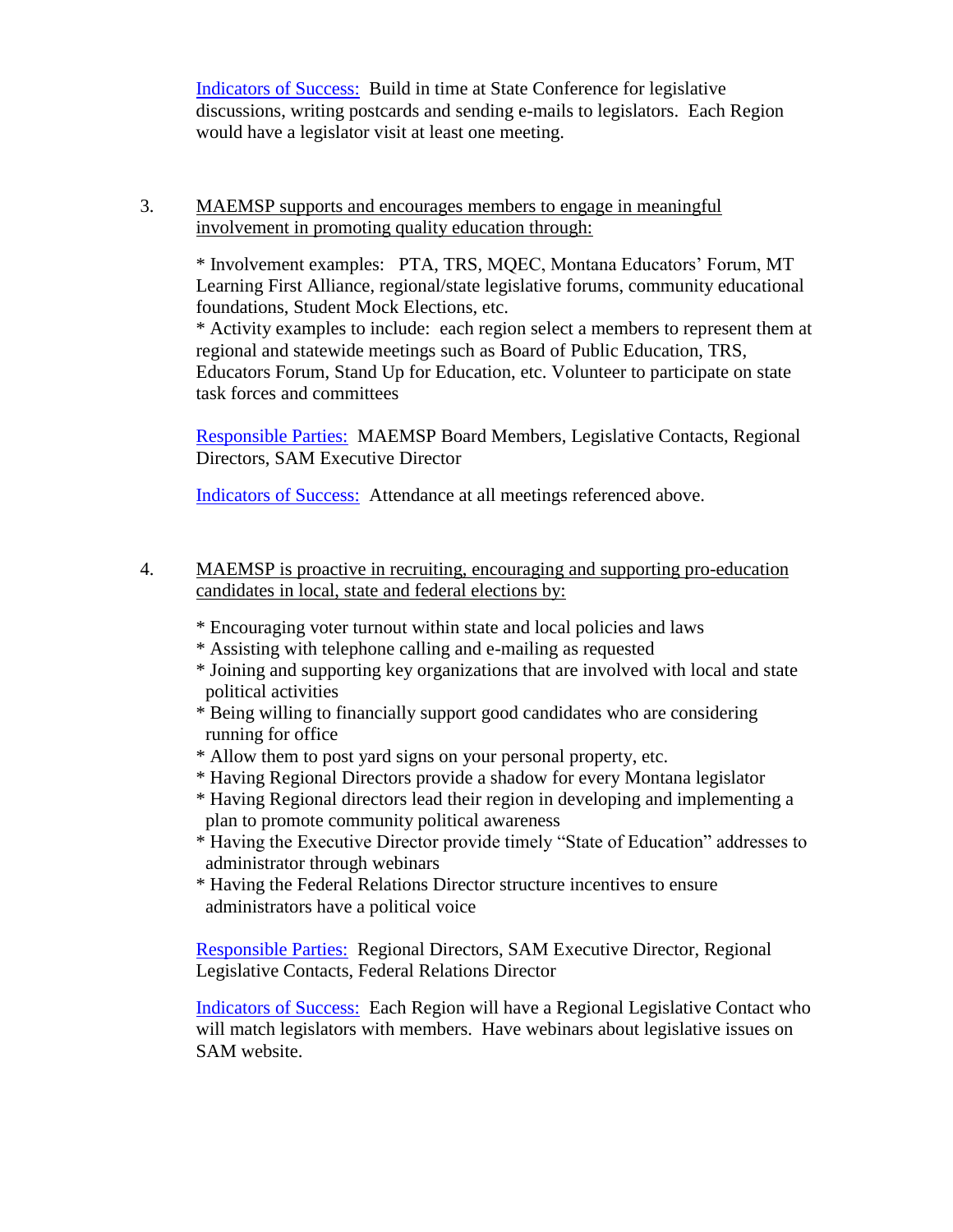## Goal D: **MAEMSP will build positive relationships with the entire learning community—i.e. students, parents, school personnel, community individuals and groups, and businesses.**

#### **Action Steps:**

1. MAEMSP will promote the vision and mission of the organization by:

\* Developing promotional materials such as poster, banners, website, logo printed materials and shirts stating the vision

\* Orientating Board Members

- \* Conducting an organizational meeting of Regional Directors
- \* Individual Regional Directors continue to build understanding and awareness within their regions
- \* Vision and Mission could be in regional "email" as part of signature

\*Distributing vision and mission at regional meetings

\* Survey members via Survey Monkey on issues involving MAEMSP vision and mission

#### Responsible Parties: MAEMSP Board, SAM office

Indicators of Success: State Rep at national convention with banners present, letterhead, webpage, shirts, sharing at regional meetings.

## 2. Share vision and mission with superintendents, other affiliates, and stakeholders by:

\*Using vision and mission as foundation for all MAEMSP related activities \* Invite panel of high-level Montana business CEO's as well as leading educators, politicians, etc. to state conference

Responsible Parties: SAM Reps

Indicators of Success: Attending SAM meetings and sharing, MCEL booth, visting other affiliate meetings

## 3. Create ownership in MAEMSP's vision and mission to actively engage members by:

\* Using the vision and mission, goals and action steps, to create annual needs assessment for member feedback.

- \* Developing services using feedback
- \* Communicating the relationship between member feedback and provided services
- \* Encourage sub-groups within regions to hold coffee klatches and small informational meetings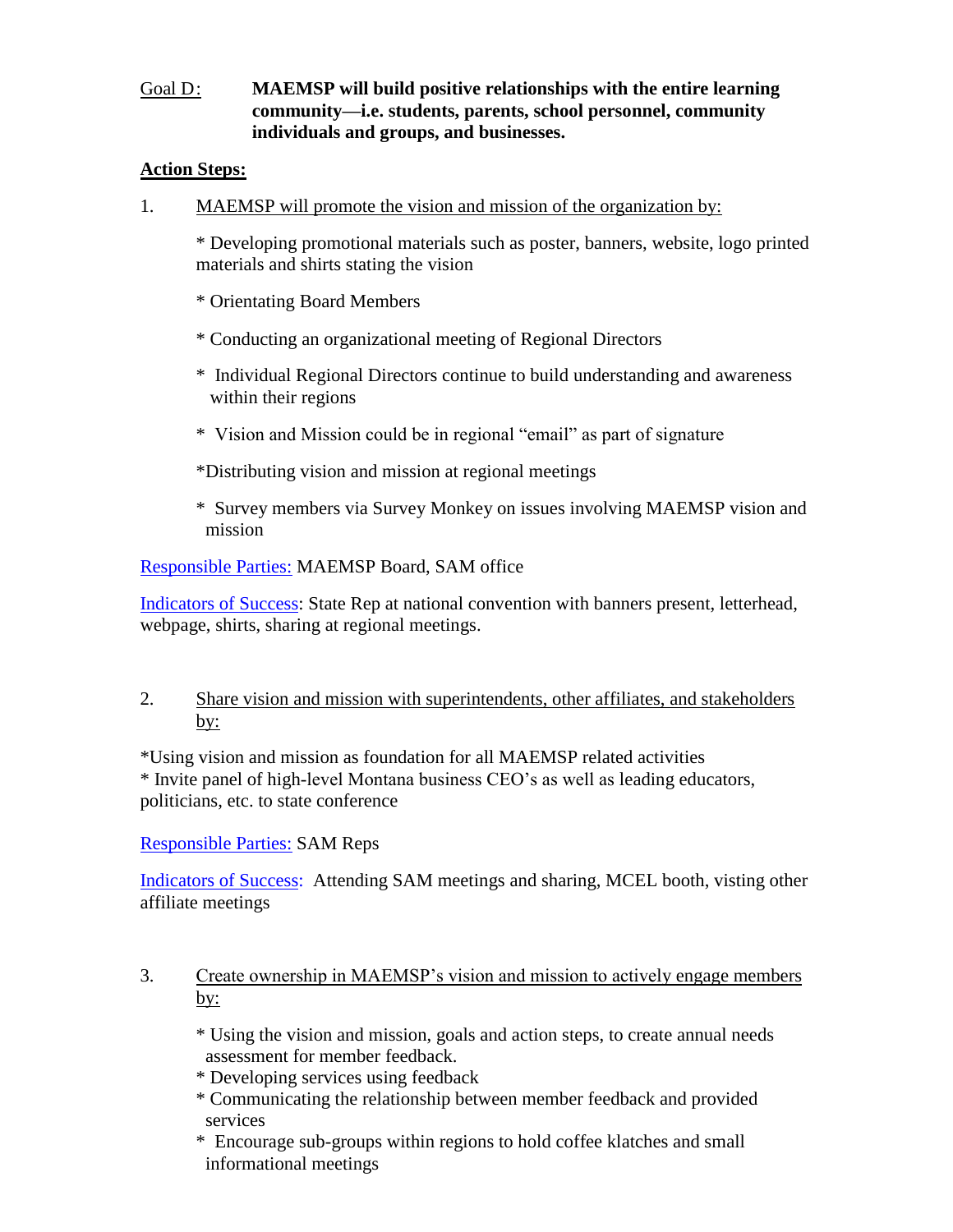#### \* Provide free administrative Apps for i-Pad's and i-Phones. For example teacher and staff evaluation App

Responsible Parties: MAEMSP members

Indicators of Success: Growth in regional meetings, SAM needs assessment, Membership numbers

#### 4. Develop a list of strategies to promote a favorable perception of our schools and:

\* Repeat cycle on yearly basis

\* Fall Regional meetings to be shared at Oct. Board Meeting and placed on the MAEMSP website for dissemination

Responsible Parties: Regional directors

Indicators of Success: Sharing of regional meeting ideas, blogs & documents like google.docs, *Leader Link*

#### 5. Form partnerships with local businesses, service organization and elected officials through such activities as:

- \* Principal for a Day
- \* Read Aloud Day
- \* Lunch and Learn
- \* Coffee with the Principal
- \* Shadow a Legislator

Responsible Parties: MAEMSP members

Indicators of Success: Regional directors reporting back, sharing ideas and sending out to all members.

## Goal E: **MAEMSP will provide safe and secure schools that will promote success of the Whole Child**

#### **Action Steps:**

#### 1. Partner with recognized research-based programs that address current issues (safety, academic, social, health, etc.) and:

Responsible Parties: Survey creation, blending in with SAM Professional Development survey: Western Region MAEMSP leaders with input from all MAEMSP leaders before survey is sent to membership. Survey will be emailed to membership prior to winter conference.

Indicators of Success: Based on the needs survey, a link will be made available on the SAM website that provides information about trainings, research based programs, and webinars available. The blog may also be utilized to post questions by members and